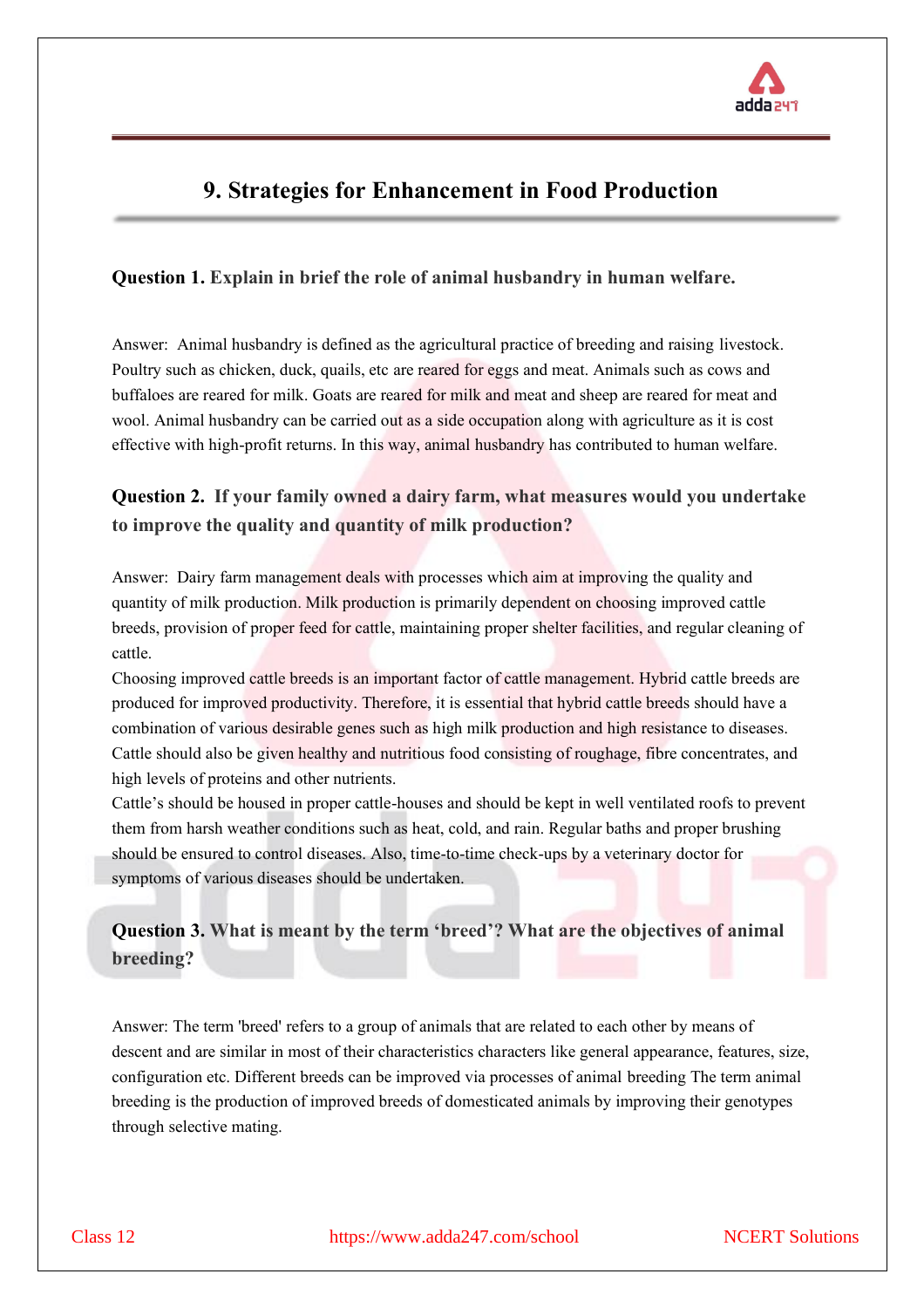

### Objectives of animal breeding

The process of animal breeding is carried out keeping in mind certain specific objectives as per the demand of breeders. Some of the main objectives of animals breeding are as follows:

- 1. For improving the growth rate
- 2. For increased production of milk, meat, egg, wool etc
- 3. For obtaining a superior quality of milk, meat, eggs, wool etc
- 4. For improving the resistance to various diseases
- 5. To increase productivity as well as reproductivity

# **Question 4. Name the methods employed in animal breeding. According to you, which of the methods is best? Why?**

Answer: Different methods of animal breeding are: inbreeding, out-breeding, out-crossing, crossbreeding and interspecific hybridisation.

Out of these methods, the best breeding method is of out-crossing because it increases the milk production and growth rate of beef cattle. Even a single outcross often helps to overcome the problem of inbreeding depression.

### **Question 5. What is apiculture? How is it important in our lives?**

Answer: Apiculture is the rearing and breeding of honeybees for the production of honey . It is important in our live as honeybees provide honey, which is a highly nutritive substance and beeswax is used in many industries. Honeybees also pollinate flowers of some very important plants like sunflower, apple, pear.

Importance of Apiculture:

- The honey obtained from bees is used by human beings because of its food and medicinal value.
- Honey is also used in the preparation of bread, biscuits, cakes, alcoholic drinks and as fish and poultry food.
- Bee wax obtained is used in the manufacture of cosmetics, paints, face creams, ointments, insulators, polishes and for laboratory microtomy.
- It provides job opportunities.
- In addition to these, bees perform natural cross pollination which leads to an increase in yield of plant products due to hybridization. This is useful in agriculture and horticulture.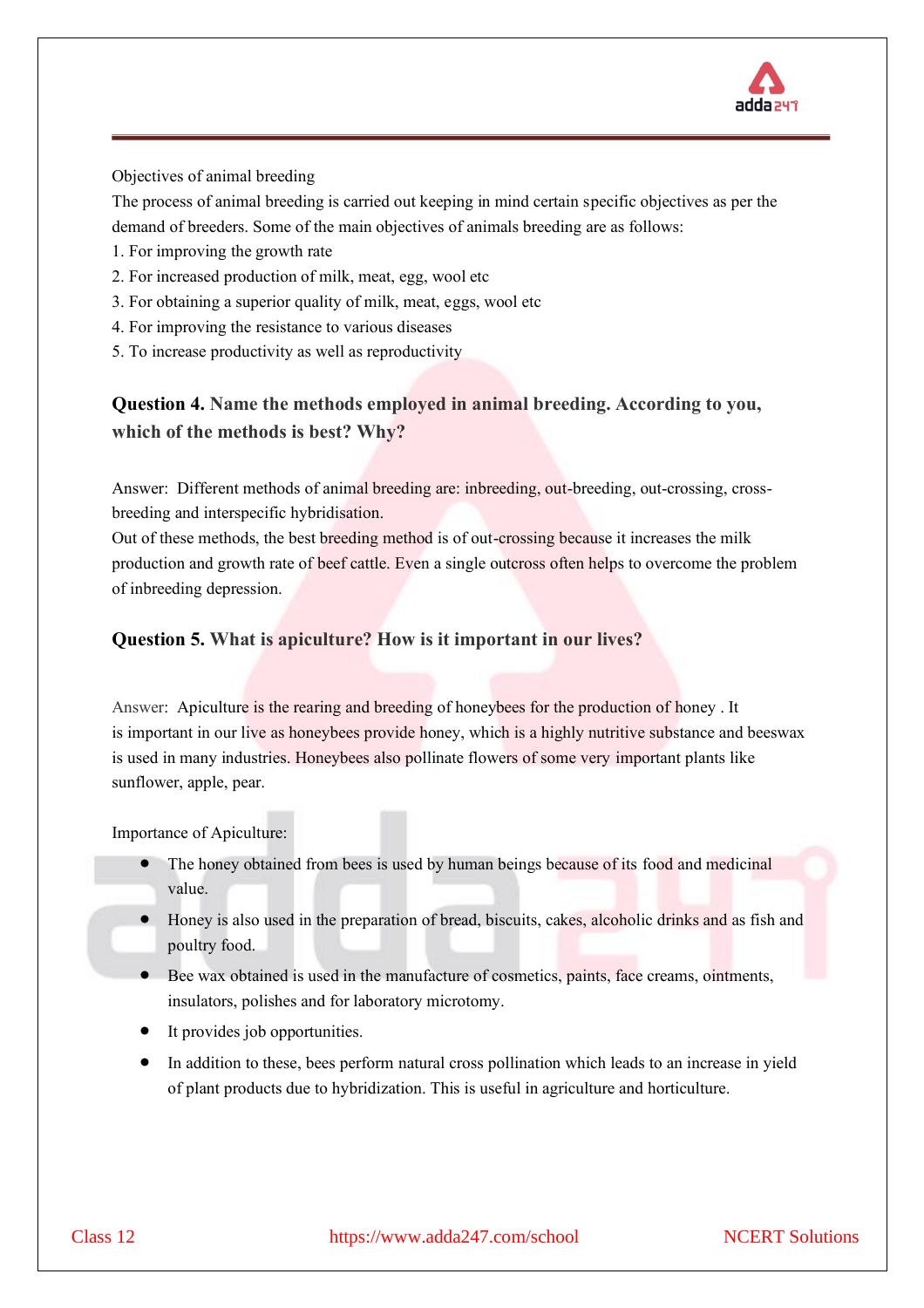

### **Question 6. Discuss the role of fishery in the enhancement of food production.**

Answer: Fishery is an industry which deals with catching, processing, and marketing of fishes and other aquatic animals that have a high economic value. Some commercially important aquatic animals are prawns crabs, oysters, lobsters, and octopus. Fisheries play an important role in the Indian economy. This is because a large part of the Indian population is dependent on fishes as a source of food, which is both cheap and high in animal protein. A Fishery is an employment generating industry especially for people staying in the coastal areas. Both fresh water fishes (such as Catla, Rohu, etc) and marine fishes (such as tuna, mackerel pomfret, etc.) are of high economic value.

### **Question 7. Briefly describe various steps involved in plant breeding.**

Answer: The various steps involved in plant breeding are:

- Collection of variability: It involves collection of variability of the species
- Evaluation and selection of parents: It involves selecting individual plants having the best desirable characters from the genetically mixed population. Pure lines are created consisting of individuals which are all homozygous with negligible phenotypic variations. The selected plants are used in hybridization.
- Hybridization: It is one of the most important methods of plant breeding. It involves producing new varieties of crops with desirable combination of characters by crossing two or more parents having unlike genetic constitution.

For example, suppose a variety of rice has a high yield and good quality but has poor disease resistance capacity. There is another variety of rice which maybe poor in yield and quality but has high disease resistance. It is the objective of hybridization to create a progeny such that the good traits be incorporated into one progeny and the hybrid thus formed shows the desired combination of good traits (e.g. good quality, high yield and higher disease resistance power) which is then multiplied for commercial use.

- Selection and testing of recombinants: Plants having desirable characteristics are selected at every generation
- Testing, release and commercialization: Evaluation of the newly selected lines is carried out in terms of the yield (both qualitatively and quantitatively), disease resistance and other agronomic traits. This is followed by testing in the fields and its comparison with the local crop is done after which it is allowed to be released.

### **Question 8. Explain what biofortification is?**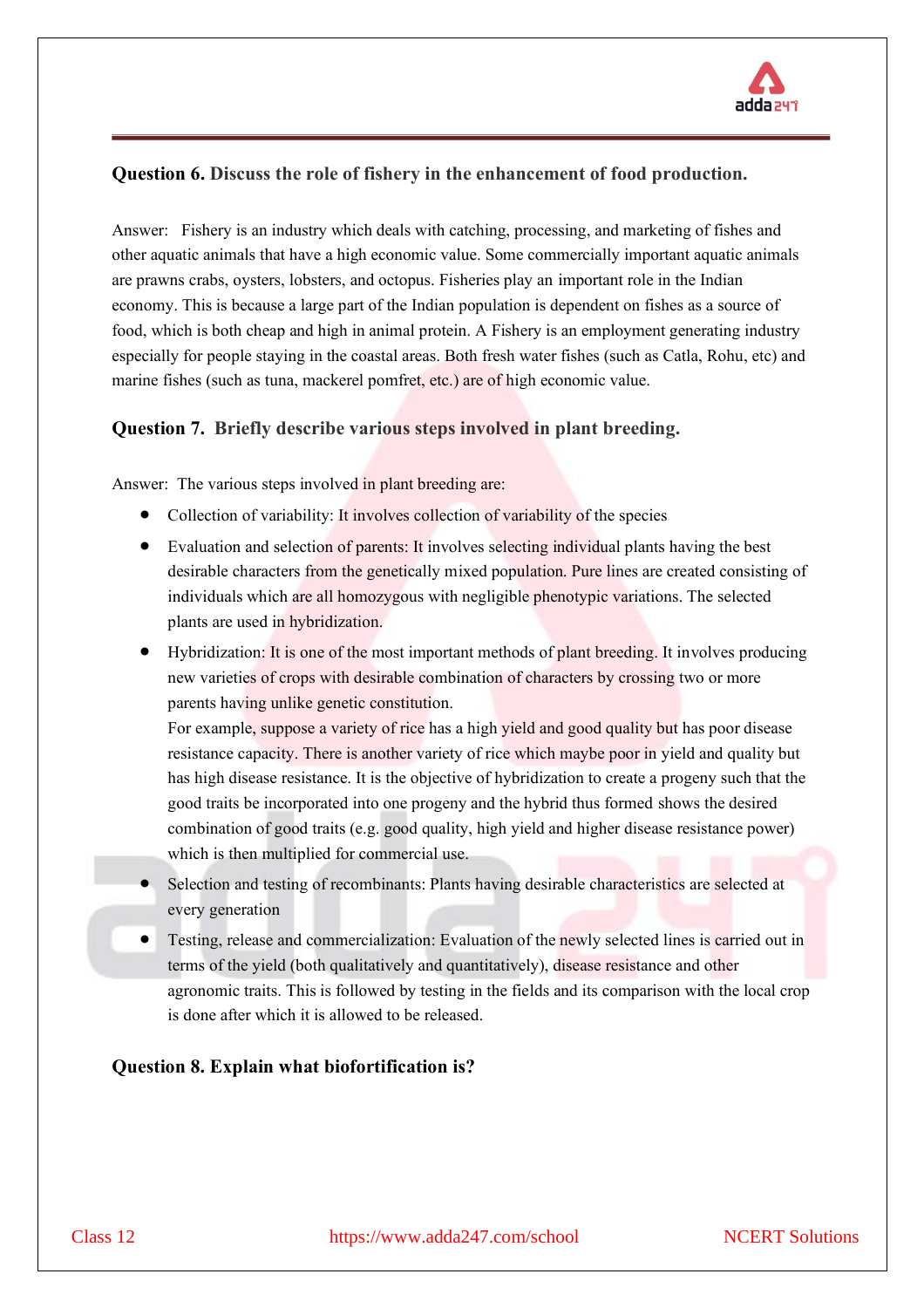

Answer: Biofortification is the idea of breeding crops to increase their nutritional value. This can be done either through conventional selective breeding or through genetic engineering. Increasing nutritional requirements of growing population has increased the need for biofortification.

# **Question 9. Which part of the plant is best suited for making virus-free plants and why?**

Answer: Apical and axillary meristem of plant is free from virus. Thus, we can remove the meristem and grow it in vitro to obtain virus-free plants. Meristems of banana, sugarcane, potato have been cultured to produce virus-free plants.

# **Question 10. What is the major advantage of producing plants through micropropagation?**

Answer: Micro propagation: It is the practice of rapidly multiplying stock plant material to produce a large number of progeny plants, using modern plant tissue culture methods. Advantage of micro propagation are following: (i) The main advantage of micropropagation is the production of many plants that are clones of each other. (ii) Micro propagation can be used to produce disease free plants. (iii) It is the only viable method of regenerating genetically modified cells or cells after protoplast fusion.

# **Question 11. Find out what the various components of the medium used for propagation of an explant in vitro.**

Answer: The major components of medium used for propagation of explants in vitro are carbon sources such as sucrose, inorganic salts, vitamins, amino acids, water, agar-agar, and certain growth hormones such as auxins and gibberellins.

# **Question 12. Name any five hybrid varieties of crop plants which have been developed in India.**

Answer: Sonalika (wheat), Jaya (rice), Pusa shubra (cauliflower), Pusa komal (cowpea) and Pusa swarnim (mustard) are the hybrid vareity of crop plant which have been produced in India.